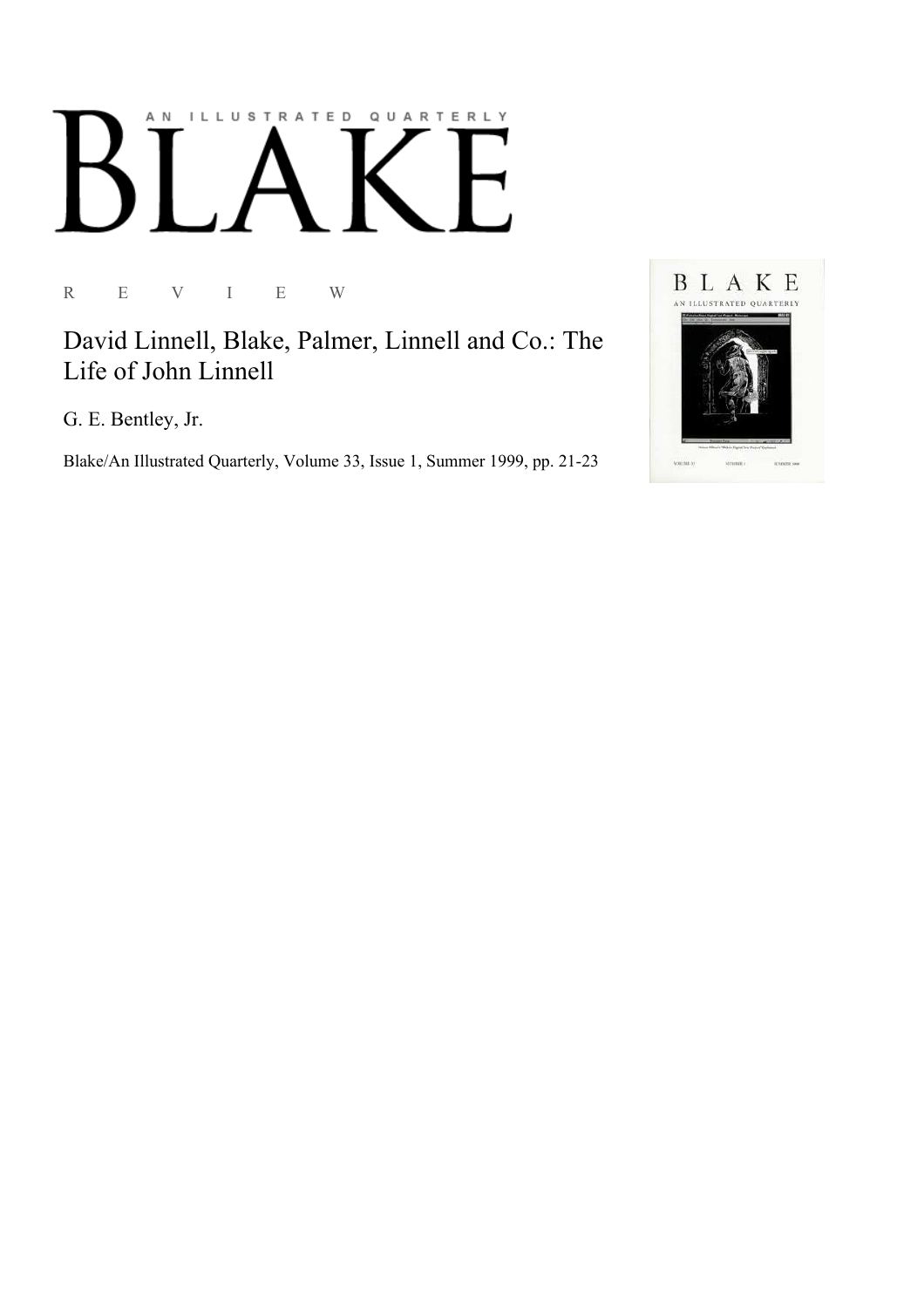## S R E V I E W

David Linnell, *Blake, Palmer, Linnell and Co.: The Life of John Linnell.* [Lewes] Sussex: The Book Guild Ltd., 1994. 4°, xii, 413 pp., 66 plates (24 in color). ISBN: 0 86332 917 9. £50.

## Reviewed by G.E. BENTLEY, JR.

*lake, Palmer, Linnell and Co.* is a very handsome work,  $\bm{D}$ full of valuable new information. It is the product of family enthusiasm—David Linnell is the great-grandson of John Linnell—making energetic use of the vast archive of papers preserved by his kinswoman Joan Linnell Ivimy, to whom the work is appropriately dedicated. The absence of indication as to the sources of specific information makes it exceedingly difficult to follow David Linnell's footsteps and to evaluate his accuracy, but, as one who has been through this archive repeatedly myself, I can say confidently that he has displayed an enormous mass of matter quite unknown before. If Linnell's press has not been quite so bad during the last half century as the book's publicity materials would have us believe,<sup>1</sup> it is certainly true that the portrait of Linnell presented here is both judicious and altogether more amiable than was previously easy to see.

For one thing, there is a consistent vein of humor in Linnell which is not usually remarked in the context of his serious son-in-law Samuel Palmer. For instance, in 1809 a gentleman offered through an intermediary to buy a painting by the 21-year-old artist if he would cut off a strip four inches wide on each side of it, and Linnell replied: "'pray does the gentleman wish to have the outside pieces or the inside,' for I doubted which would be worth most" (16).

For another, the relationship between Linnell and Palmer shown here is consistently, and rightly, much more creditable to Linnell than one sees in accounts of the currently much more fashionable Samuel Palmer. Linnell fostered and supported the work of all his children and their spouses to an extraordinay extent. The title, *Blake, Palmer, Linnell and Co.,* is of course designed to attract readers interested chiefly in Blake and Palmer, but the book has a great deal to say not only about Blake and Palmer (though much of this is already in print) but also about "Linnell and Co." For 40 years, Linnell was one of the most successful and prosperous artists in England, frequently being paid £1,000 for a single painting, the price of a modest house. He used his success

1 "For the first time Linnell's side of the relationship with Blake and Palmer is examined"—the miniscule "Bibliography" in the book does not indicate that David Linnell has examined very extensively what has been written about them.

systematically to foster the careers of his children—"Of his nine children James, William, Thomas, Sarah, Polly and Lizzy all exhibited" paintings (281) and others also painted seriously—and Linnell insisted that customers who came to his house to see his pictures should consider those by his children and Samuel Palmer as well, and sometimes, at the request of the purchaser, he touched up his family's pictures to make them more vendible. He was an exceedingly generous man, as Blake knew intimately.

One of the bonds between Linnell and Blake was their deep religious feelings, which may have been quite similar. David Linnell shows Linnell's lifelong search for a religious context beyond the priestcraft of the Established Church. In 1812 he joined the Baptist Church in Keppel Street, whose Treasurer was the learned Thomas Palmer (his future father-inlaw), but he was later excluded from the Church for heterodoxy (26-27,122-23). Later he considered joining the Quakers, partly so that he could claim their privilege of declining to swear on oath in court, but his insistence on "the privilege of judging for myself" alienated the Quakers as well (124-25). He insisted that both his own marriage and his daughter's should be merely civil, not religious (45), and David Linnell claims, without alluding to evidence, that "Linnell himself did not attend the funeral" of Blake because it was conducted with a Church of England service (110).

Literary scholars tend to assume that Linnell was a successful artist who is chiefly notable for his patronage of William Blake; had it not been for Linnell, Blake's engravings for *Job* and his splendid drawings and engravings for Dante would not have existed. We tend to forget that Linnell was a very fine painter and engraver who taught Blake a good deal. His early successes were chiefly in portrait painting and engraving, and some admirable examples are reproduced, such as the oil of Blake's patroness "Lady Torrens & Her Children." The portrait sketches too are often remarkably skillful, such as the one of Mrs. George Stephen (illus. 1), whose husband bought one of the early sets of *Job* proofs. His later landscapes, for which he was justly famous in his time, are sometimes wonderful, with superb effects of sky—a formula which eventually became somewhat repetitive. The aureate "Evening—Vicinity of a Farm" with a herdsman driving cattle towards a thatched cottage evidently shows a scene which Blake may have seen whenever he visited the Linnells at Hampstead. Blake was in very good, nay, distinguished company indeed.

Beyond the fascinating new biographical information, David Linnell also provides valuable lists of John Linnell's public art (omitting sketches, etc.), with these appendices: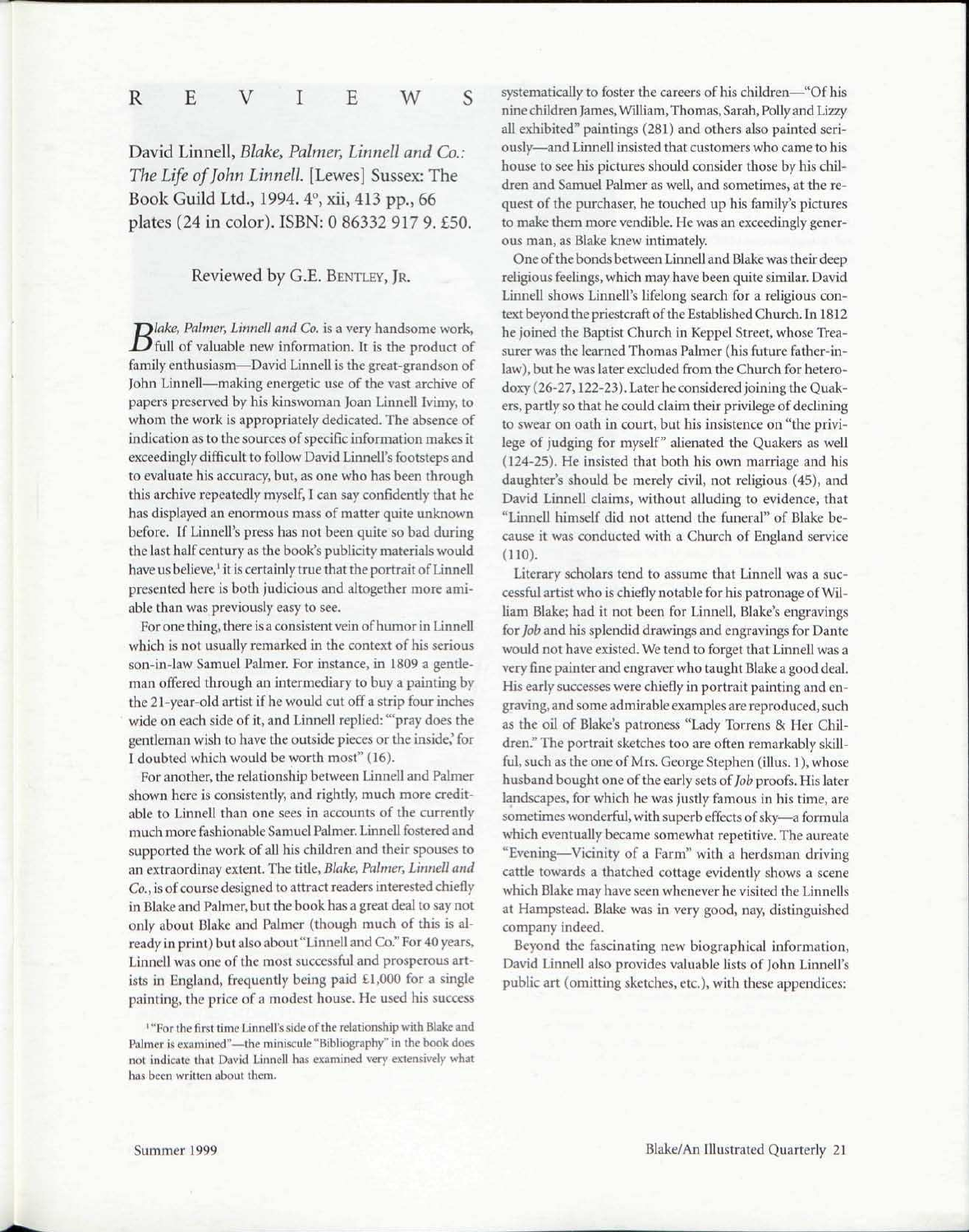1 Oil sketch by John Linnell of Mrs. George Stephen (GEB), presumably in preparation for the oil portrait on panel 10" x 8" which, according to *Blake, Palmer, Linnell and Co.,* 376, Linnell painted for £15.15 (1821) and exhibited at the Royal Academy (1822). Linnell also painted portraits of George Stephen (1827), exhibited at the Royal Academy (1829), and a miniature (1829) (377, 385). In August 1824 Stephen paid (via Linnell) "to M' Blake for C. Pilgrims  $[\text{\ensuremath{\mathfrak{L}}}]$ 1 l" *(Blake Records Supplement* [1988], 122; see *Blake Records* [1969], 373, 587), and on 1 July 1833 Linnell went "To M<sup>r</sup> Geo Stephens *[sic]* Coleman St to meet Miss Blake @ Administering to her Brothers Effects" *(Blake Records* 415).